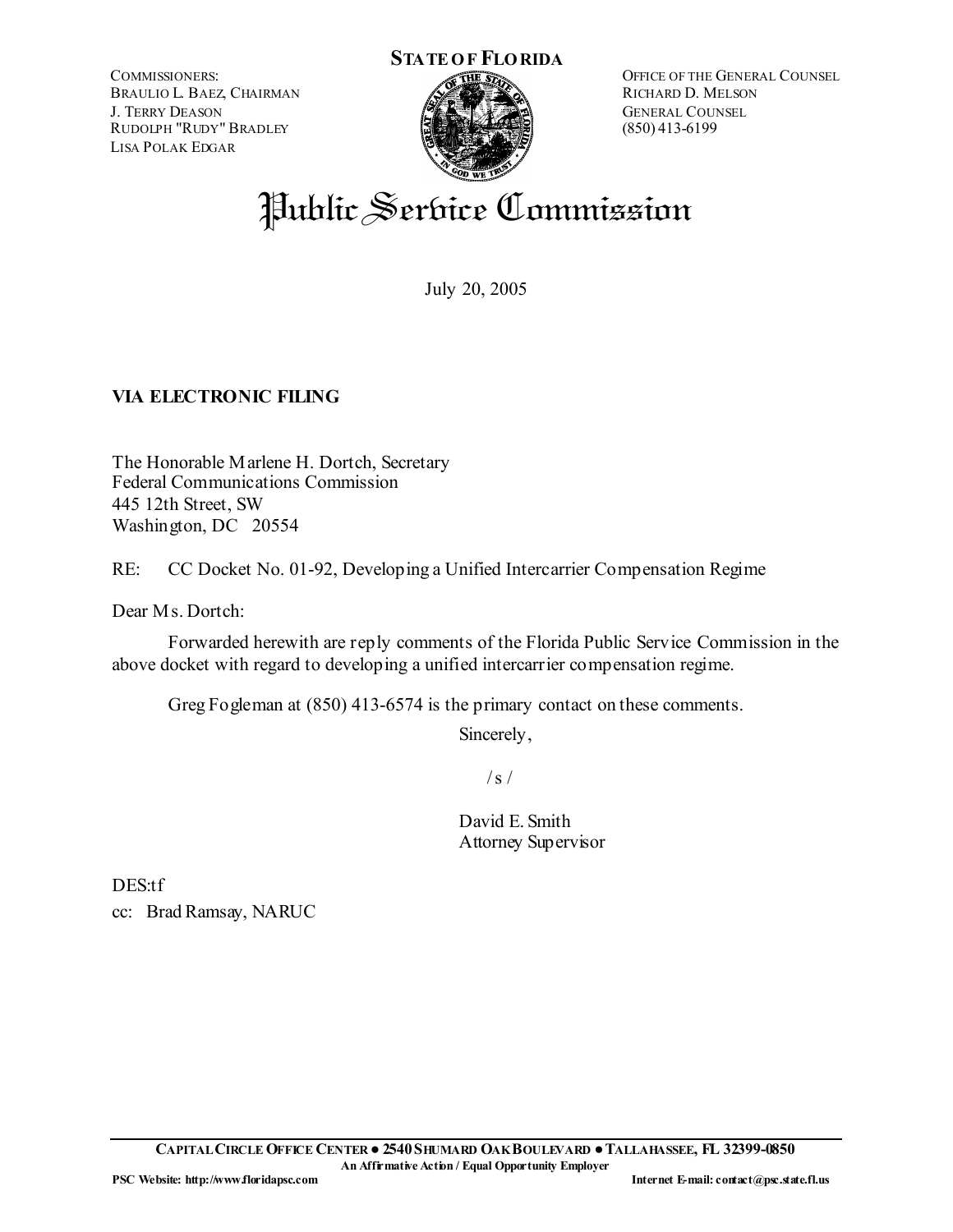#### **Before the Federal Communications Commission Washington, D.C. 20554**

) ) )

> $\mathcal{L}$  $\mathcal{L}$

In the Matter of

Developing a Unified Intercarrier Compensation Regime

) CC Docket No. 01-92

#### **MOTION TO ACCEPT LATE-FILED COMMENTS BY THE FLORIDA PUBLIC SERVICE COMMISSION**

 On March 3, 2005, the Common Carrier Bureau of the Federal Communications Commission issued a Further Notice of Proposed Rulemaking. The Further Notice of Proposed Rulemaking seeks comment on intercarrier compensation reform, including regarding the legal and economic bases on the seven reform proposals submitted by industry groups, and whether and how each reform proposal would affect network interconnection, end-users, and universal service, and preemption of state jurisdiction over intrastate access charges among other issues.

On July 19, 2005, the Florida Public Service Commission approved for filing Reply Comments in CC Docket No. 01-92 . These Reply Comments, however, were not filed by the July 20, deadline due to a staff family medical emergency. We are therefore filing these Reply Comments one day out of time, and request approval of a motion to accept the late-filed comments. In the alternative, please treat these Reply Comments as *ex parte*.

> Respectfully submitted, Florida Public Service Commission 2540 Shumard Oak Boulevard Tallahassee, Florida 32399-0850

> > $/ s /$

David E. Smith Attorney Supervisor

Dated: July 21, 2005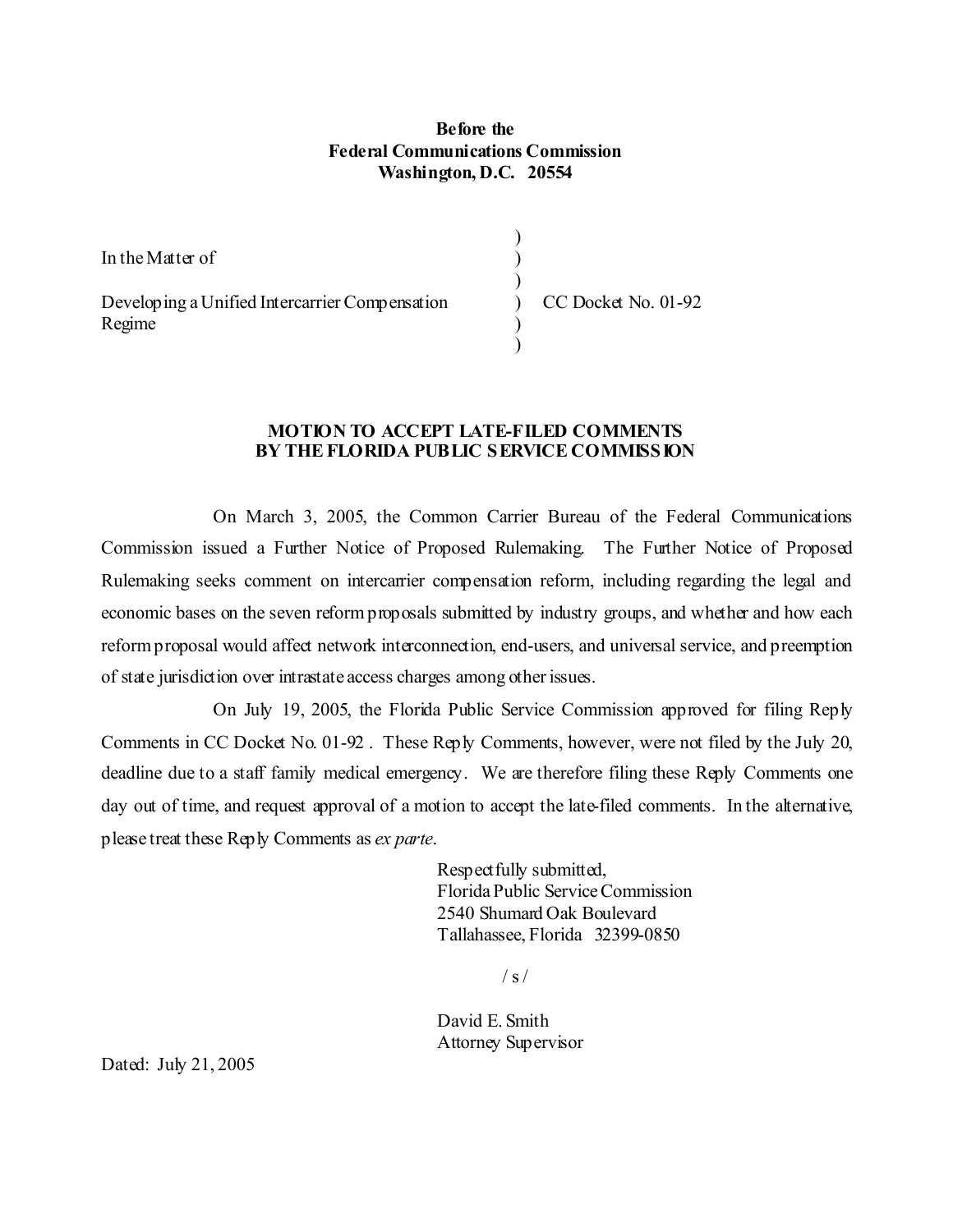#### **Before the Federal Communications Commission Washington, D.C. 20554**

) ) ) ) )  $\lambda$ 

In the Matter of

Developing a Unified Intercarrier Compensation Regime

CC Docket No. 01-92

# **REPLY COMMENTS OF THE FLORIDA PUBLIC SERVICE COMMISSION IN RESPONSE TO THE FEDERAL COMMUNICATIONS COMMISSION'S FURTHER NOTICE OF PROPOSED RULEMAKING**

CHAIRMAN BRAULIO L.BAEZ

COMMISSIONER J.TERRY DEASON

COMMISSIONER RUDOLPH "RUDY"BRADLEY

COMMISSIONER LISA POLAK EDGAR

July 20, 2005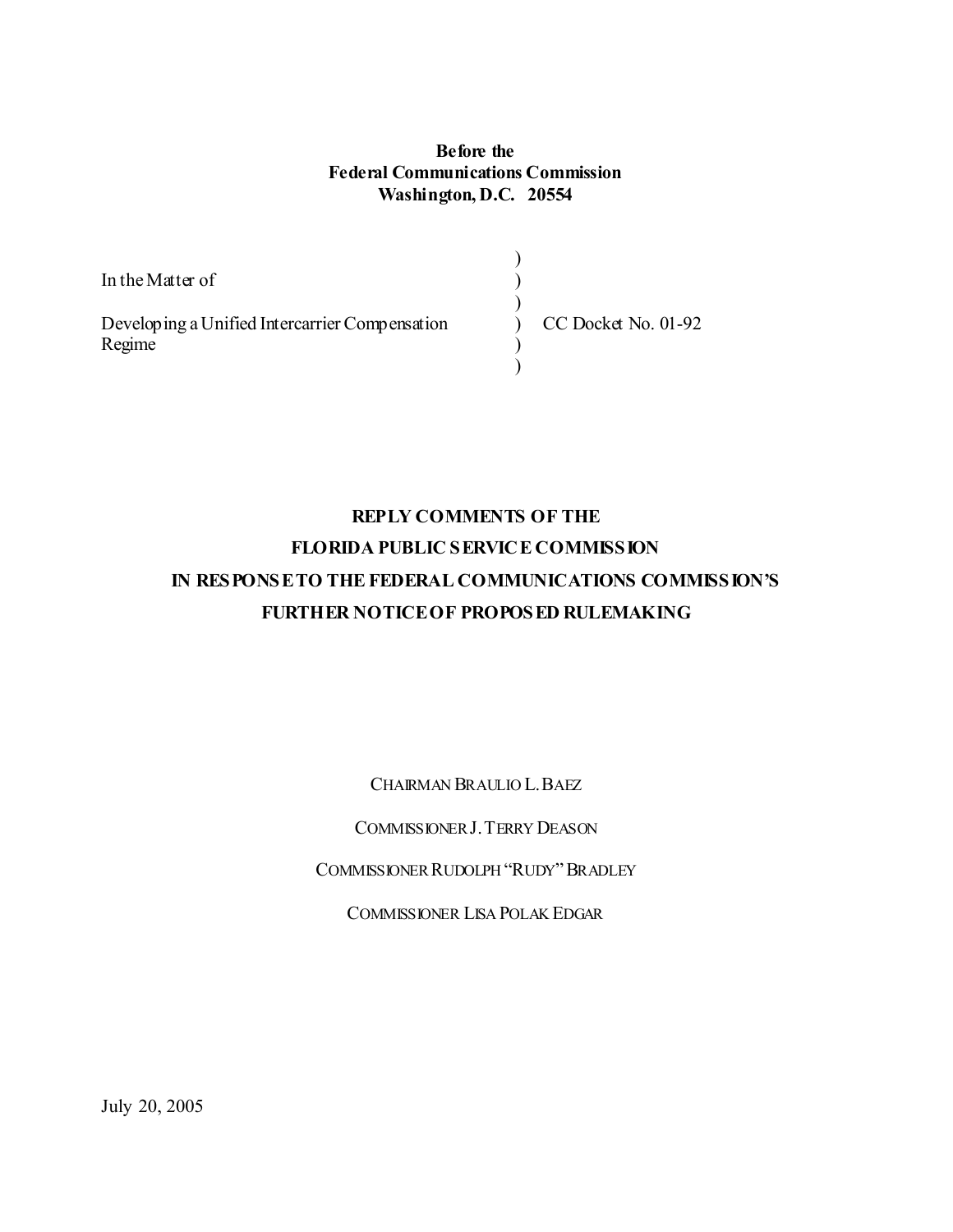#### **Summary and Introduction**

 The Florida Public Service Commission (FPSC) submits these reply comments in response to the Further Notice of Proposed Rulemaking (Notice) released on March 3, 2005. In this Notice (FCC 05-33), the Federal Communications Commission (FCC) seeks comment on the development of a unified intercarrier compensation regime. The record before the FCC includes numerous proposals by industry and others, and the FCC has asked for comments relating to these proposals. Proposals range from extremely comprehensive and detailed to simply suggesting a framework for further consideration or rulemaking. The FCC has also requested general comments on implementation issues and alternative reform proposals.

 Due to limited information on the consequences of the various proposals, the FPSC does not endorse any proposal in its entirety at this time. The FPSC urges the FCC to focus on the goal of competitive and technological neutrality. Reform that does not accommodate and facilitate market and technology changes will be short-lived.

 The FPSC's reply comments identify several guiding principles for the FCC to consider in evaluating intercarrier compensation reform proposals. Universal service support should be preserved, but only to achieve the goals of the Telecommunications Act, as required by Section 254(b)(5). The FPSC opposes the use of universal service funding as the sole or primary source of any replacement revenues. The proposal by the NARUC Task Force on Intercarrier Compensation to establish a high-cost and low-income "floor" is inconsistent with this principle and Section 254(b)(5).

While the FPSC is sympathetic to the principle noted by NASUCA and the Ohio Public Utilities Commission that access charge reform should not assume revenue neutrality, implementation of such a principle would be impractical, at least at the outset. Evaluating the use of rate benchmarks to focus funding in areas that have higher-than-average local rates and a need for replacement revenues is merited.

#### **Goals of Intercarrier Compensation Reform**

j

The current intercarrier compensation regime requires thoughtful and timely reform. While the FPSC generally agrees with the goals enumerated in the Notice,<sup>1</sup> we note that certain goals are

<sup>&</sup>lt;sup>1</sup> Further Notice of Proposed Rulemaking, FCC, CC Docket No. 01-92, FCC 05-33, Released March 3, 2005, ¶ 31-35. The FCC concludes that the goals include: promote facilities-based competition; encourage the efficient use of, and investment in, telecom networks; promote increased competition; preservation of universal service; and competitive neutrality.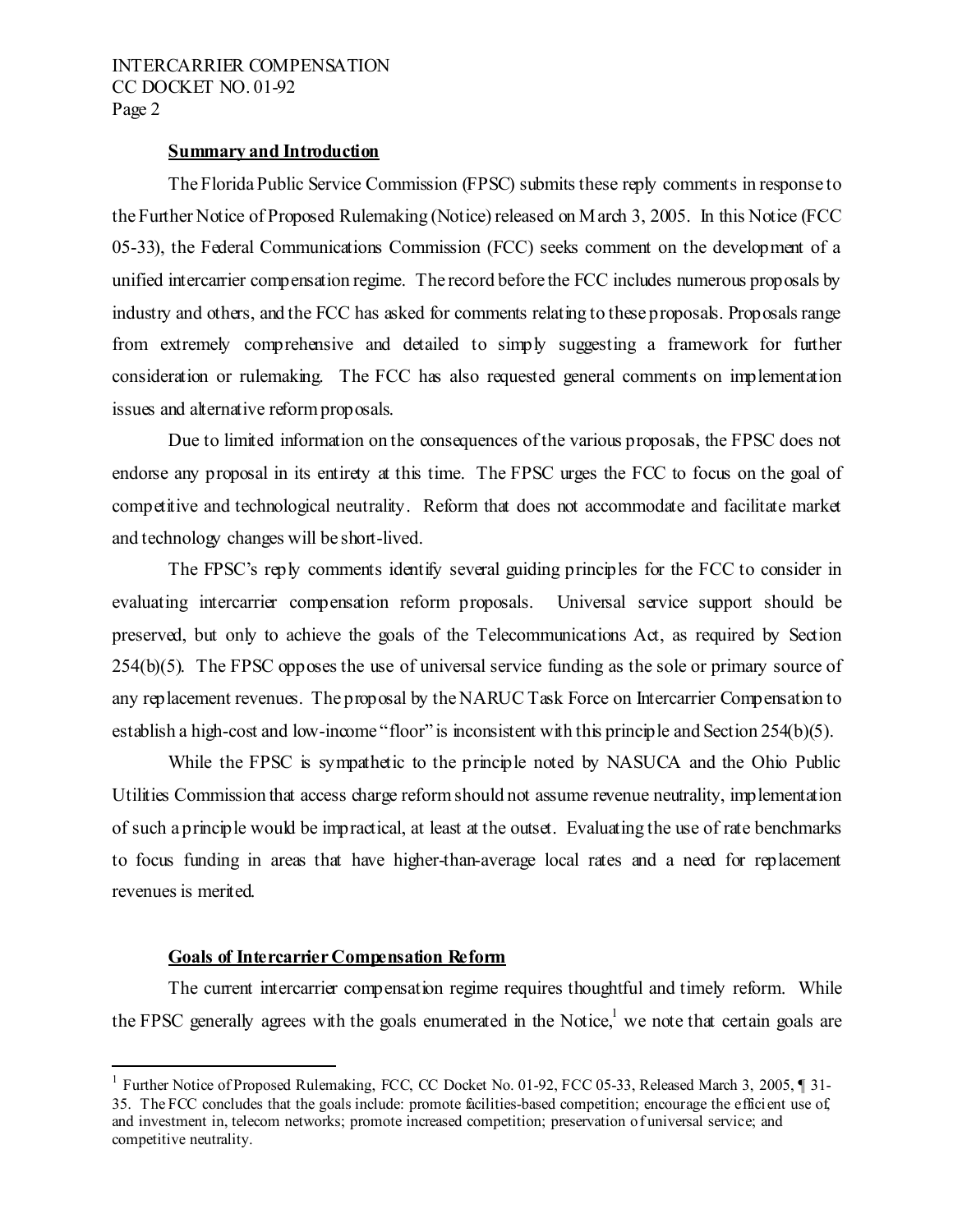more important than others. We agree that any new intercarrier compensation approach should be, to the extent possible, both competitively and technologically neutral. A new approach that remedies many of the existing arbitrage situations would likely be short-lived if the approach skewed the competitive balance between providers or technologies, or could not accommodate technological change.

The FPSC has endorsed policies that will promote facilities-based competition. Accordingly, we readily agree that a goal of intercarrier compensation reform should be to ". . . encourage the efficient use of, and investment in, telecommunications networks, and the development of efficient competition.<sup>2</sup> Aspects of the current compensation regime have resulted in scenarios where providers made decisions as to entry and facilities deployment based on arbitrage opportunities, rather than sound long-term business plans. Meaningful intercarrier compensation reform should not perpetuate such aberrations, but instead should stimulate economically efficient investment in telecommunications infrastructure.

Equally important is the preservation of universal service, as mandated by Section 254 of the 1996 Telecommunications Act. The Notice acknowledges that intercarrier compensation and universal service are intrinsically related. Any proposal to reform intercarrier compensation that results in substantial decreases in intercarrier payments may have adverse impacts on universal service that must also be addressed. It is critical for the universal service portion of the reform equation to balance the principle in Section 254(b)(3) (to ensure that consumers throughout the country have access to telecommunications and information services reasonably comparable to those available in urban areas, at rates that are reasonably comparable to those charged in urban areas) with the direction in Section 254(b)(5) (that universal service support should only be sufficient to achieve the Act's statutory goals). Automatically increasing federal high-cost universal service funding to offset reductions in intercarrier compensation may not be the optimal solution.

# **Principles**

.

 The Notice solicited comments on principles filed by the National Association of Regulatory Utility Commissioners (NARUC), the National Association of State Utility Consumer Advocates (NASUCA), and a wireless industry association. The FPSC has developed a set of core principles to promote a competitive business environment, fair treatment between and among providers, platforms,

<sup>&</sup>lt;sup>2</sup> Further Notice of Proposed Rulemaking, FCC, CC Docket No. 01-92, FCC 05-33, Released March 3, 2005, 1 31.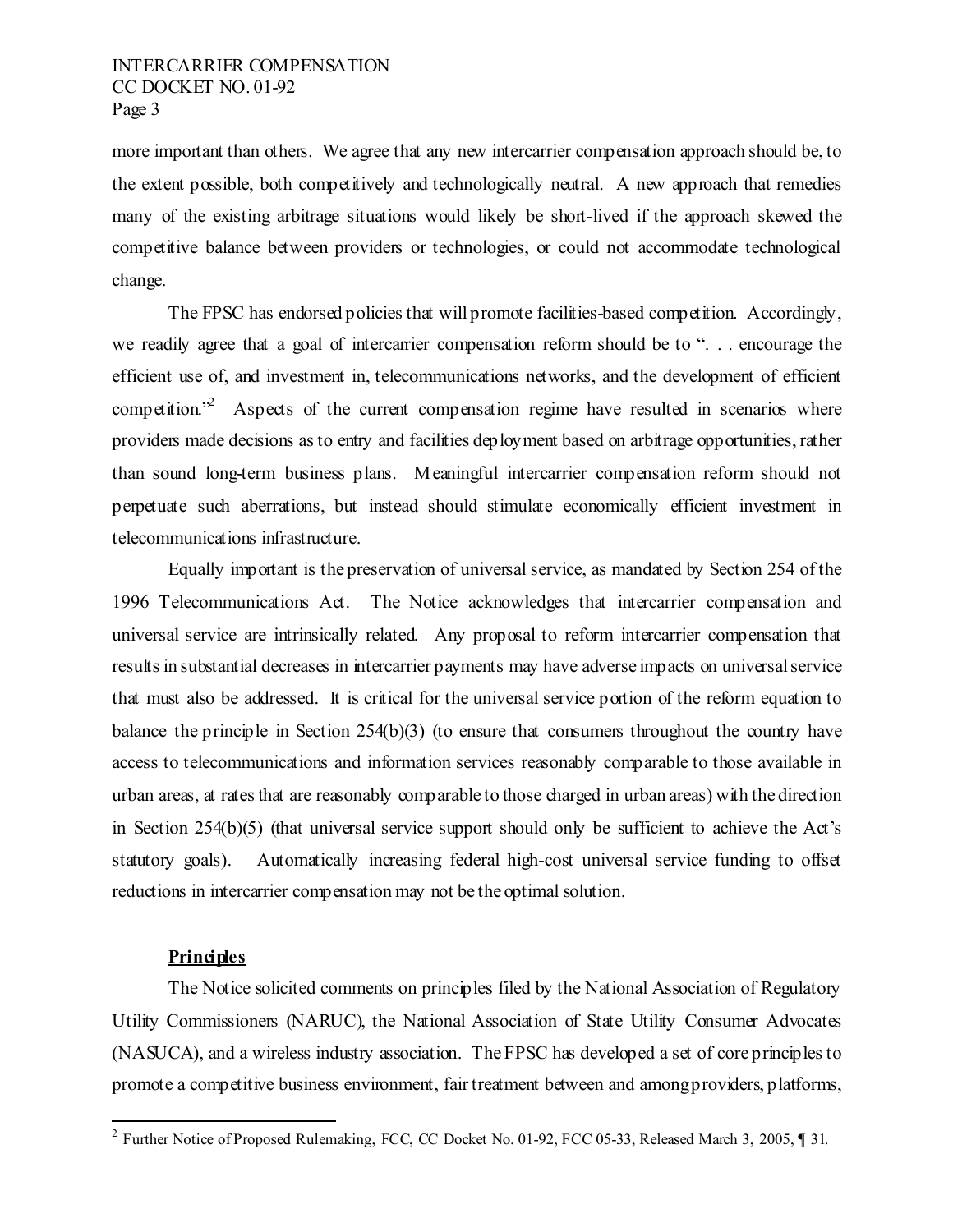and jurisdictions, and provide for consumer safeguards. The FPSC proffers these core principles for consideration for intercarrier compensation reform:

- Competitive Neutrality
	- o Revenue neutrality may not be necessary in the long-term, but is likely needed during a transition period.
	- o In a competitive market, it is questionable that an entitlement can, or should, be preserved.
- Universal Service
	- o The Universal Service Fund (USF) should not be increased absent a showing of compelling need.
	- $\circ$  Universal service support should only be maintained to achieve the goals of the Act, as required by Section 254(b)(5).
	- o Changes in the collections for universal service should minimize the regulatory costs and complexities associated with audits.
- Avoid Rate Shock
	- o Prescribed changes should avoid sudden and dramatic impacts on wholesale and retail rates. A phased-in approach may ameliorate some concerns.
- Federal-State Cooperation
	- o Given the lack of consensus, it may be appropriate for the FCC to refer certain issues to the Universal Service and Separations Joint Boards.
- No Obligation
	- o The FCC is not obligated to adopt any given proposal in its entirety.

#### **Recovery of Intercarrier Compensation Revenues Foregone**

 The FPSC notes that most of the reform proposals presented to date assume revenue neutrality – that any decrease in revenues generated from intercarrier compensation will be offset by increases in revenues generated from end user charges (e.g., subscriber line charges (SLCs), local rates), universal service funding, or a combination of the two. However, some parties (such as NASUCA and the Ohio Public Utilities Commission) appear to advocate that the availability of replacement revenue sources to offset foregone intercarrier compensation revenues should not be automatically assumed, but instead a carrier should be required to establish a need for such replacement funds. While we are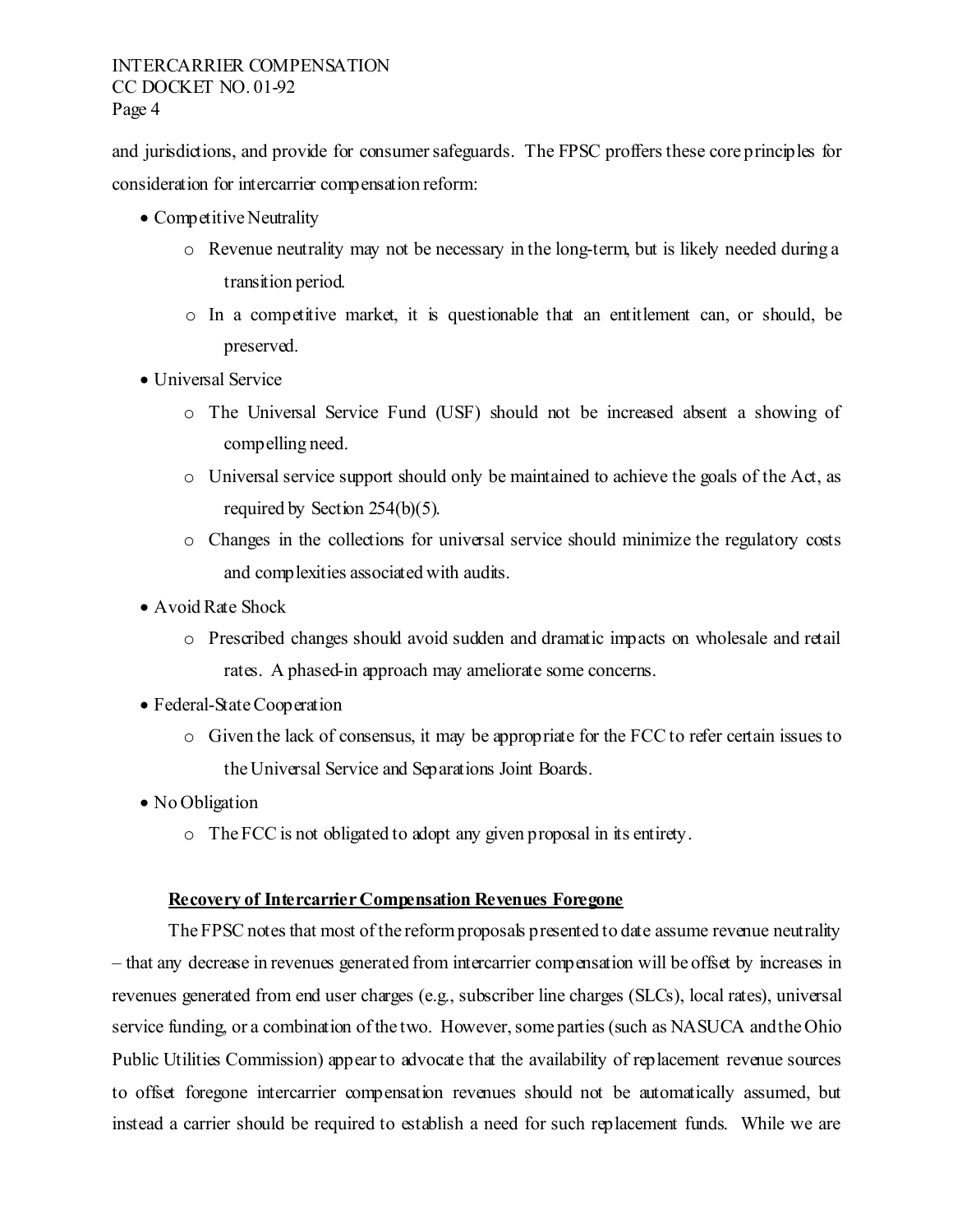sympathetic to this point of view, the FPSC believes its implementation would be impractical. Such need determinations would be akin to rate cases, which can be time-consuming, labor-intensive, and highly litigious.

 The FPSC concurs with the New York DPS that universal service funding should not be the sole or primary source of any replacement revenues.<sup>3</sup> If there are to be revenue shifts from carriers to other sources, it is appropriate for incumbent LECs to look first to their own customers to recoup foregone revenues. We submit two points in support of this view. First, it is likely that local rates in some states may have been held below what the market could bear, as well as nationwide average levels. Where this has occurred, modest increases in local and associated rates should be viable without jeopardizing subscribership. Second, absorbing increases in end user charges leaves open the possibility that over time, if truly rivalrous competition develops, any above normal profits implicit in such rates will be eroded. Decreases in the federal universal service fund will be highly unlikely if revenue recovery is shifted into the universal service program. We note that it is arguable whether the current universal service contribution mechanism is competitively neutral.

We agree that it may not be possible for all LECs to absorb foregone intercarrier compensation revenues through increases in end user charges (whether SLCs or intrastate rates) and preserve universal service goals without resorting to explicit universal service funding. To determine where such universal service funding is required, the FPSC agrees with the comments of the M issouri PSC that there is merit to employing a rate benchmark.<sup>4</sup> Such a rate benchmark would provide a reasonable tool to recognize that some states have progressed more quickly than others in lowering intrastate access rates and increasing cost recovery from end-user rates. If the federal universal service fund were expanded without some consideration for those states which have rebalanced rates, there would be an issue of equity among the states. States that had progressed further with rate rebalancing would be penalized, and states that had not would be improperly compensated, unless some mechanism is implemented to take these differences into account. The FPSC notes that the Expanded Portland Group (EPG) proposal included a benchmark of \$21.07 per line.<sup>5</sup> While we take no position on the specific benchmark amount, we agree that the notion of an affordability or rate comparability threshold is worthy of further investigation.

<sup>&</sup>lt;sup>3</sup> Comments of the State of New York Department of Public Service, CC Docket No. 01-92, May 20, 2005, page 6.<br><sup>4</sup> Comments of the Public Service Commission of the State of Missouri, CC Docket No. 01-92, May 23, 2005, page

<sup>33.</sup>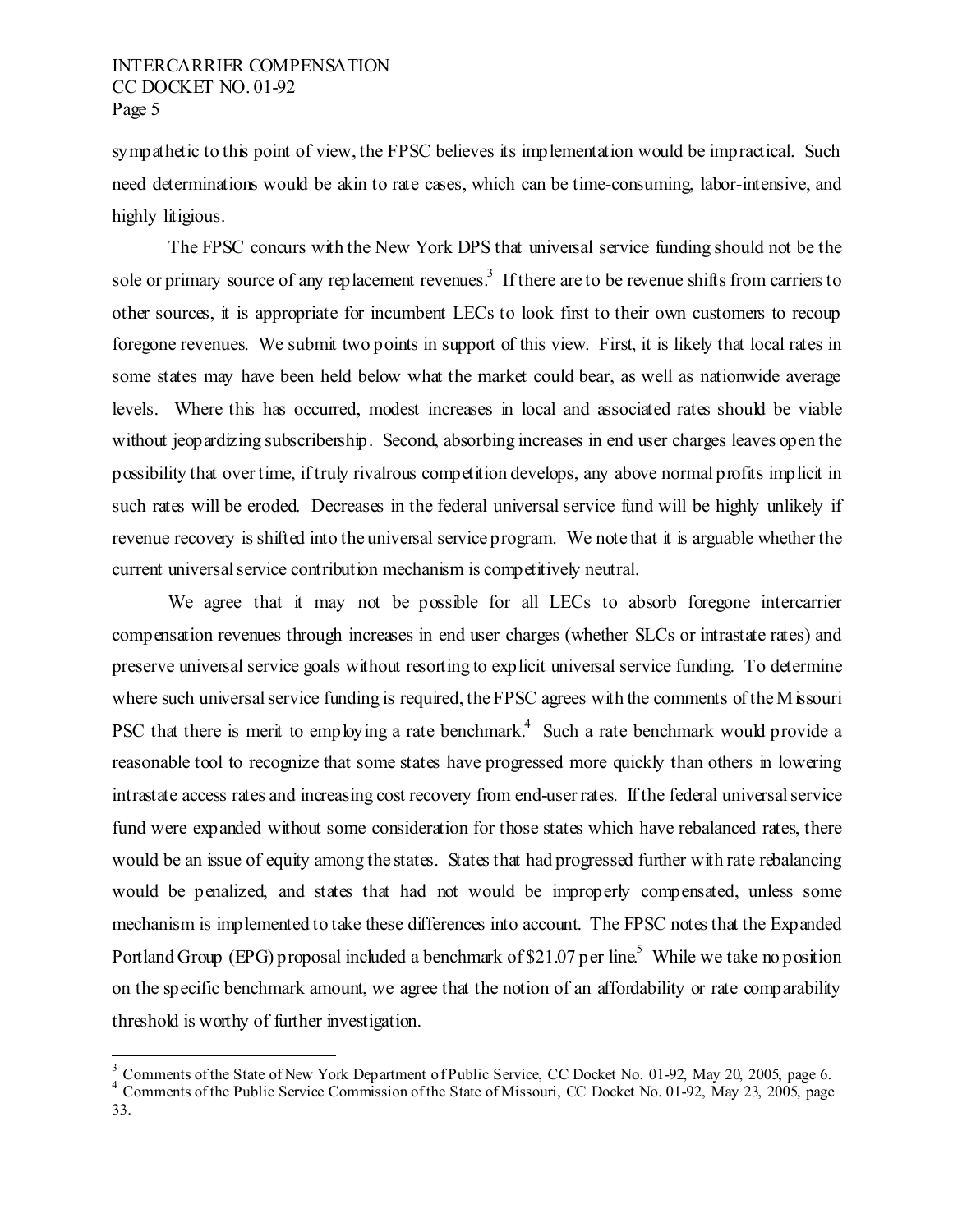#### **Universal Service**

 Several of the proposals seek to re-allocate carrier revenues from intercarrier compensation to the federal universal service programs. Recognizing the strain already imposed by current commitments, these same proposals also seek to change the assessment base relating to how universal service funds are collected in order to support an even larger federal universal service fund. The FPSC objects to modifications to universal service cost recovery mechanisms made solely to support an increased fund. To the extent that changes in universal service collection mechanisms should be made, the goals should be to develop a more equitable method of collecting support and to minimize regulatory costs and the complexities associated with audits. We question whether this proceeding is the appropriate venue for conducting a major overhaul of universal service mechanisms.

The FPSC also notes that the NARUC Task Force on Intercarrier Compensation proposal seeks to establish a "floor" equal to the funds collected in 2004 for high-cost and low-income funding received by a state. Such an approach precludes the possibility of future decreases in funding, regardless of any changes in need within a state or nationally. This approach likely conflicts with Section 254(b)(5)'s requirement that universal service support should only be sufficient to achieve the goals of the Act. Creating a funding floor for Lifeline and Link-up programs is a significant issue that should be debated separate from intercarrier compensation. It is the position of the FPSC that it would be inappropriate to establish a "floor" at this time.

#### **Conclusion**

 The FPSC does not endorse any comprehensive proposal in its entirety at this time. While we agree in general with the goals the FCC has itself identified, we believe that certain goals are of higher priority than others. The FPSC believes that universal service funding should not be the sole or primary source of replacement revenues. To the extent that universal service support is required as a source of replacement revenues, the FPSC believes that a rate benchmark, such as proposed by EPG, is worthy of further consideration. The FPSC also disagrees with the expansive scope of some of the proposals that address universal service assessments. Finally, the FPSC opposes the aspect of the NARUC intercarrier compensation task force proposal that urges the establishment of a "floor" for both high-cost and low-income program disbursements based on 2004 distributions. The FPSC

 $\frac{1}{5}$  $<sup>5</sup>$  The Expanded Portland Group's (EPG's) Comprehensive Plan for Intercarrier Compensation Reform, attached to</sup> Letter from Glenn H. Brown, EPG Facilitator, filed in CC Docket 01-92, November 2, 2004, page 24.